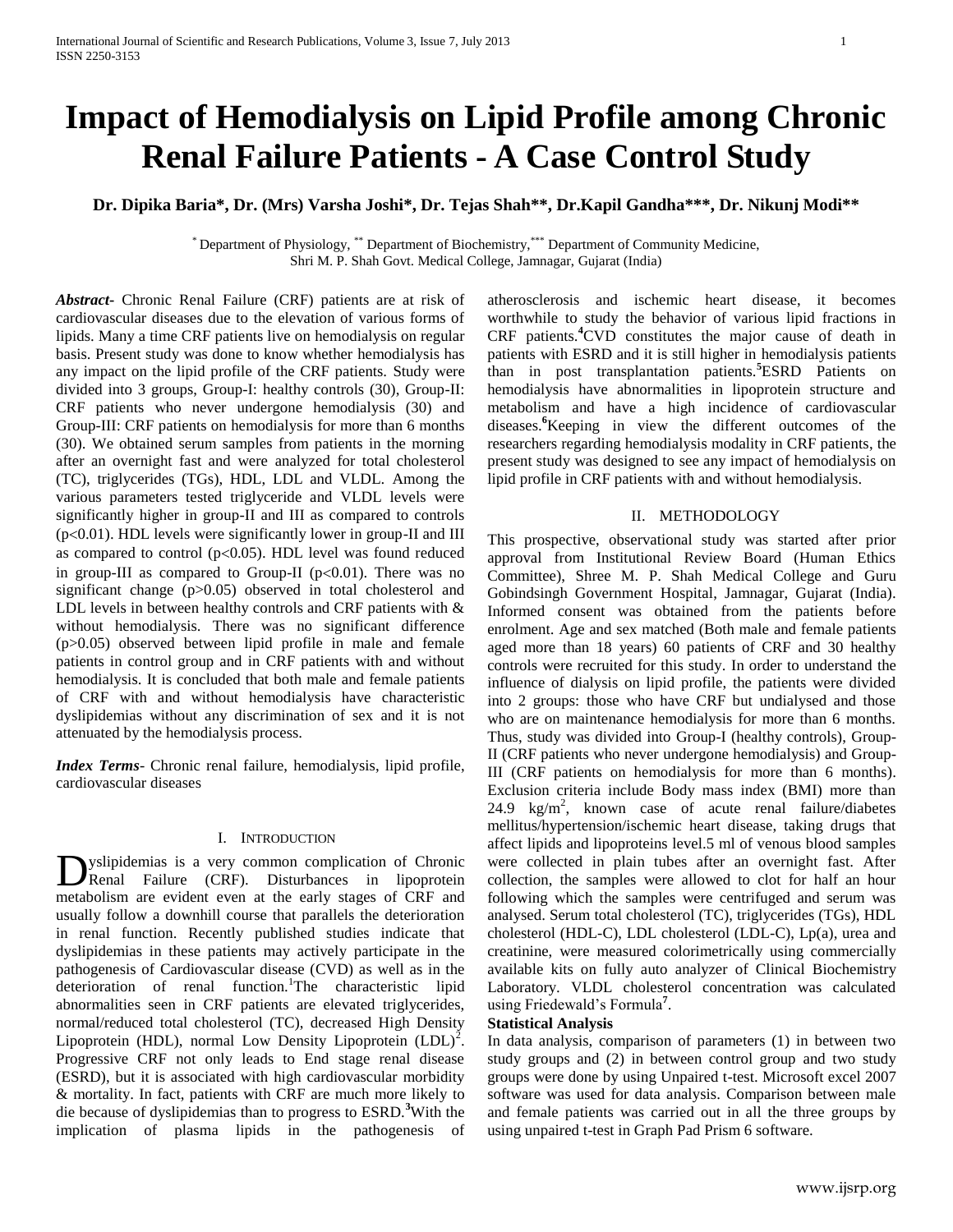# III. RESULTS

The baseline characteristics of study population are shown in table I. Table II revealed the biochemical parameters among control and CRF patients with and without hemodialysis.

|  |  | Table I: Baseline characteristics of study population |  |  |  |
|--|--|-------------------------------------------------------|--|--|--|
|--|--|-------------------------------------------------------|--|--|--|

| Characteristics                                             | Group-I   | Group-II         | $Group-III$     |  |  |
|-------------------------------------------------------------|-----------|------------------|-----------------|--|--|
|                                                             | Healthy   | CRF pts          | CRF pts         |  |  |
|                                                             | Controls  | without HD       | with HD         |  |  |
| No. of participants                                         | 30        | 30               | 30              |  |  |
| Age (years)                                                 |           |                  |                 |  |  |
| Mean $\pm$ SD                                               | $44.27 +$ | $44.27 +$        | $44.27 +$       |  |  |
|                                                             | 10.72     | 10.72            | 10.72           |  |  |
| Sex (male/female)                                           | 18/12     | 18/12            | 18/12           |  |  |
| Body mass index                                             | $22.01 +$ | $21.23 \pm 0.86$ | $20.89 +$       |  |  |
| $(kg/m^2)$                                                  | 1.32      |                  | 1.14            |  |  |
| Urea $(mg/dl)$                                              | $27.8 +$  | $132.73 \pm$     | $107.26 \pm$    |  |  |
|                                                             | 6.58      | 52.55            | 35.27           |  |  |
| Creatinine (mg/dl)                                          | $0.84 +$  | $11.48 \pm 3.19$ | $6.19 \pm 2.89$ |  |  |
|                                                             | 0.35      |                  |                 |  |  |
| CRF=chronic renal failure, pts= patients, HD= hemodialysis. |           |                  |                 |  |  |

**Table II: The Biochemical parameters among Control and CRF patients with and without hemodialysis (In Mean± Standard deviation)**

|             | $Group-I$          | Group-II     | $Group -III$       |
|-------------|--------------------|--------------|--------------------|
| Parameters  | Healthy            | CRF pts      | CRF pts            |
| (mg/dl)     | Controls           | without HD   | with HD            |
|             | $(n=30)$           | $(n=30)$     | $(n=30)$           |
| TC.         | $171.97 \pm 16.45$ | $176.52 \pm$ | $172.3 \pm 40.74$  |
|             |                    | 43.42        |                    |
| <b>TGs</b>  | $138.66 \pm 20.58$ | $204.47 \pm$ | $243.67 \pm$       |
|             |                    | $23.66**$    | $36.07**$          |
| HDI.        | $45.6 \pm 10.90$   | $41.30 \pm$  | $27.79 \pm$        |
|             |                    | $13.16**$    | $15.05**$          |
| LDL.        | $106.26 \pm 13.52$ | $102.63 \pm$ | $102.82 \pm 21.53$ |
|             |                    | 21.05        |                    |
| <b>VLDL</b> | $27.67 \pm 4.2$    | $41.46 \pm$  | $48.73 \pm 7.2**$  |
|             |                    | $5.3**$      |                    |

 $* p < 0.05 **p < 0.01$ . Figures in parentheses indicate the number of patients. CRF= chronic renal failure, pts= patients, HD= hemodialysis.

Among 3 groups, 90% patients of CRF with hemodialysis have elevated triglyceride level and 80% patients without hemodialysis have elevated triglyceride level as compared to controls ( $p<0.01$ ). There is no significant difference observed between total cholesterol levels in all the three groups  $(p>0.05)$ . HDL cholesterol levels reduced in CRF patients with and without hemodialysis as compared to controls  $(\leq 0.05)$ . Reduction in HDL cholesterol is observed in 60% of the CRF patients with hemodialysis as compared to 10% in CRF patients without hemodialysis ( $p<0.01$ ). There is no significant difference observed between LDL cholesterol levels in all the three groups

 $(p>0.05)$ . VLDL cholesterol levels found to be higher in CRF patients with and without hemodialysis as compared to the controls  $(p<0.01)$ .

Out of 30, there were 18 male patients and 12 female patients in each group. There was no significant difference observed between lipid profile levels in male and female patients in CRF patients with and without hemodialysis and in control group  $(p>0.05)$ .

#### IV. DISCUSSION

CRF is a worldwide health problem and is the leading cause of morbidity and mortality in the developed world. Patients with CRF are at high risk forCVD and cerebrovascular disease (CBVD), and they are more likely to die of CVD than to develop ESRD. CRF is associated with premature atherosclerosis and increased incidence of cardiovascular morbidity and mortality. Several factors contribute to atherogenesis and cardiovascular disease in patients with CRF, the notably among all is dyslipidemias. **<sup>8</sup>**Chronic renal failure, per se, primarily affects the metabolism of high-density lipoprotein (HDL) and triglyceride (TG)-rich lipoproteins.**<sup>9</sup>**The characteristic dyslipidemias observed in CRF patients without hemodialysis in this study are shown in table III which were also reported by Amin *et al*   $(2006)^2$ , Vaziri *et al*  $(2006)^{10}$  and Saland *et al*  $(2007)^{11}$ .

# **Table III: Dyslipidemias observed in present study**

|                                                                                                                              | <b>TGs</b> | TC.               | HDL. | LDL               |  |
|------------------------------------------------------------------------------------------------------------------------------|------------|-------------------|------|-------------------|--|
| CRF patients without                                                                                                         |            | $\leftrightarrow$ |      | $\leftrightarrow$ |  |
| hemodialysis                                                                                                                 |            |                   |      |                   |  |
| CRF patients with                                                                                                            |            |                   |      | $\leftrightarrow$ |  |
| hemodialysis                                                                                                                 |            |                   |      |                   |  |
| ( $\uparrow$ = increased, $\uparrow \uparrow$ = highly increased, $\downarrow$ = decreased, $\downarrow \downarrow$ = highly |            |                   |      |                   |  |
| decreased, $\leftrightarrow$ neither increased nor decreased)                                                                |            |                   |      |                   |  |

Cardiovascular disorders are one of the most serious problems in chronic hemodialysis patients. The mortality due to cardiovascular disease in hemodialysis patients is estimated to be 9% annually and is 30 times higher than that observed in the general population. **<sup>12</sup>** Dyslipidemias observed in CRF patients with hemodialysis in this study are shown in table III which were also supported by Janicki *et al* (2007)**<sup>13</sup>** , Mekki *et al* (2009)**<sup>14</sup>** and Reddy *et al* (2009)**<sup>15</sup> .** 

In hemodialysis patients, postheparin plasma lipoprotein lipase activity and hepatic lipase activity have been reported to be reduced, while the apo CII/apo CIII ratio is decreased. A possible disturbance in both enzymes, accompanied by an increase in apo CIII in VLDL, results in a prolonged half-life of the VLDL particles, which may explain the observed hypertriglyceridemia in these patients<sup>16-18</sup>. However, the effects of long term hemodialysis on lipolytic activities are not be clarified.Literature data about the effect of hemodialysis duration on dyslipidemias generated by CRF are few and controversy. The present study demonstrates that in CRF patients treated by intermittent dialysis, long-term hemodialysis fails to correct dyslipidemias generated by CRF. Our finding is differed from those of some authors who found that lipid and lipoprotein